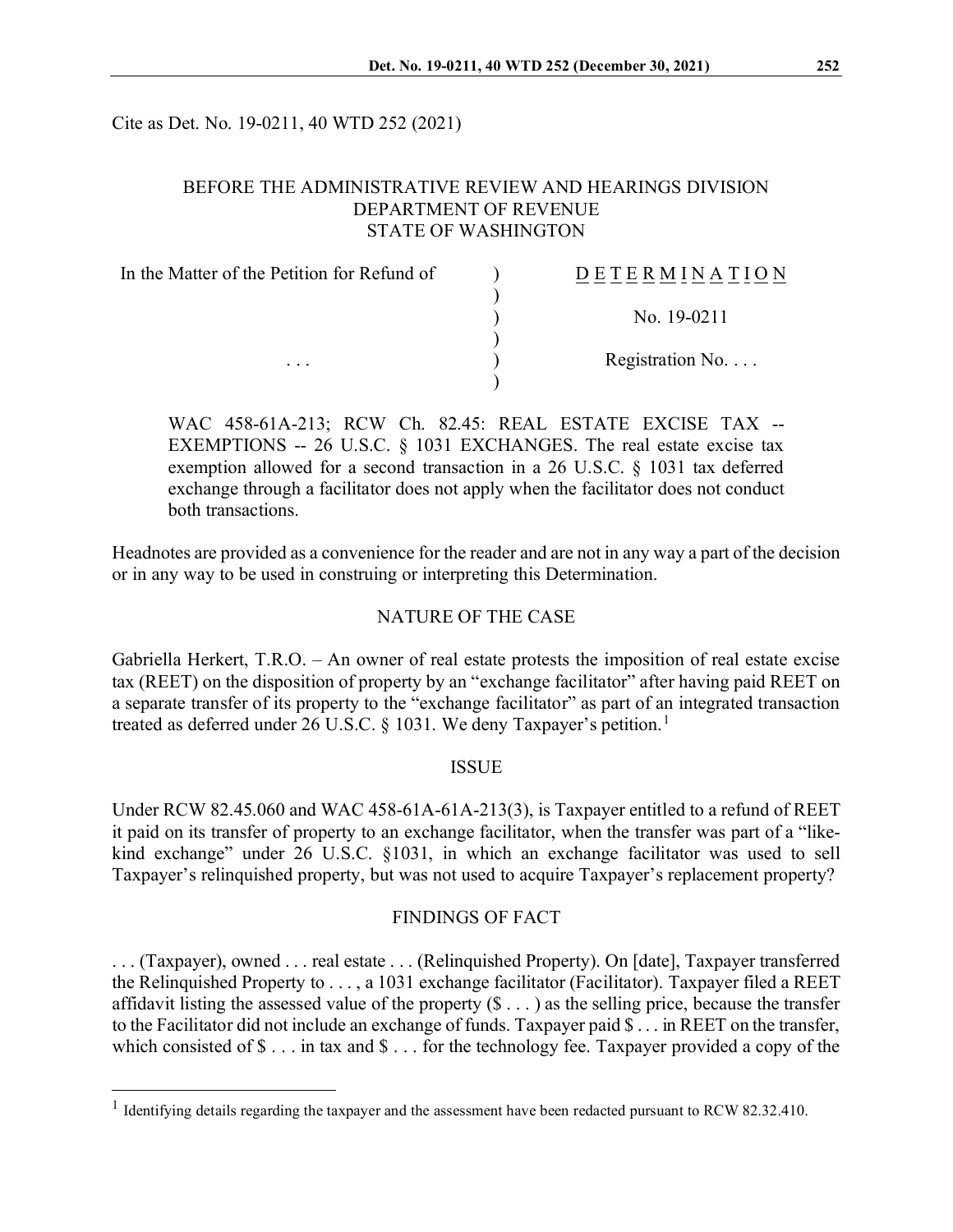Statutory Warranty Deed for the transfer, as well as a copy of its accommodation agreement with Facilitator. The Statutory Warranty Deed lists the Facilitator as the Grantee and Taxpayer as the Grantor.

On [date], Taxpayer purchased . . . real estate at . . . (Replacement Property) for \$ . . . from . . . (Seller). With additional amounts for taxes, closing fees and other costs, plus an additional credit for earnest money, Taxpayer paid Seller \$ . . . total for the Replacement Property. Taxpayer did not acquire the Replacement Property through the Facilitator.

On [date], the Facilitator sold the Relinquished Property to . . . (Buyers) for \$ . . . . [The Facilitator paid REET on this sale.] Taxpayer provided a copy of the settlement statement for the sale of the Relinquished Property to the Buyers. Taxpayer has not yet filed its federal income tax return and, therefore, did not provide a copy [of it] with either its refund request or during [the review process].

Taxpayer filed a refund request for \$ . . . in REET paid on the transfer of Relinquished Property to Facilitator, which was denied by the Department's Special Programs Division (Special Programs) in Letter No. . . . . Special Programs cited both the absence of a supplemental statement attached to the refund request and a lack of documentation establishing that the Taxpayer provided the funds for the purchase of the Replacement Property as a basis for the denial. Taxpayer timely requested review of the denial of refund. Taxpayer subsequently provided a copy of its supplemental statement, promissory notes and bank statements showing the funding source for the acquisition, as described above.

# ANALYSIS

All sales of real property in Washington are subject to REET unless specifically exempted by chapter 82.45 RCW[, as further explained in rules found in WAC 458-61A]. *See* RCW 82.45.060 and WAC 458-61A-100. REET is the seller's obligation. RCW 82.45.080. Taxpayer, in this case, seeks a refund of REET it paid on the transfer of the Relinquished Property to Facilitator.

The Department of Revenue (Department) may issue a refund of real estate excise [taxes] when there has been a double payment of tax. WAC 458-61A-301(12)(d)(vii). The Department may also issue a refund of REET if REET was paid when the taxpayer was entitled to a valid exemption from tax but failed to [claim] the exemption at the time of the transfer. WAC 458-61A-301(12)(d)(ix). Taxpayer claims that, under WAC 458-61A-213, it is entitled to an exemption from REET because it sold the Relinquished Property and purchased the Replacement Property through a deferred exchange of like-kind real property under 26 U.S.C. § 1031. Taxpayer submitted a copy of its supplemental statement claiming both the Relinquished Property and the Replacement property were like-kind real property and that the properties were exchanged in accordance with the provisions of 26 U.S.C. § 1031.

Taxpayer sold the Relinquished Property through an agent, Facilitator. Taxpayer purchased the Replacement Property directly from the seller and without Facilitator's assistance. The Department addressed the imposition of REET on deferred like-kind exchanges of business property subject to 26 U.S.C. § 1031 through an exchange facilitator in WAC 458-61A-213. "An 'exchange facilitator' is a person who acts as an agent on behalf of another person in connection with an